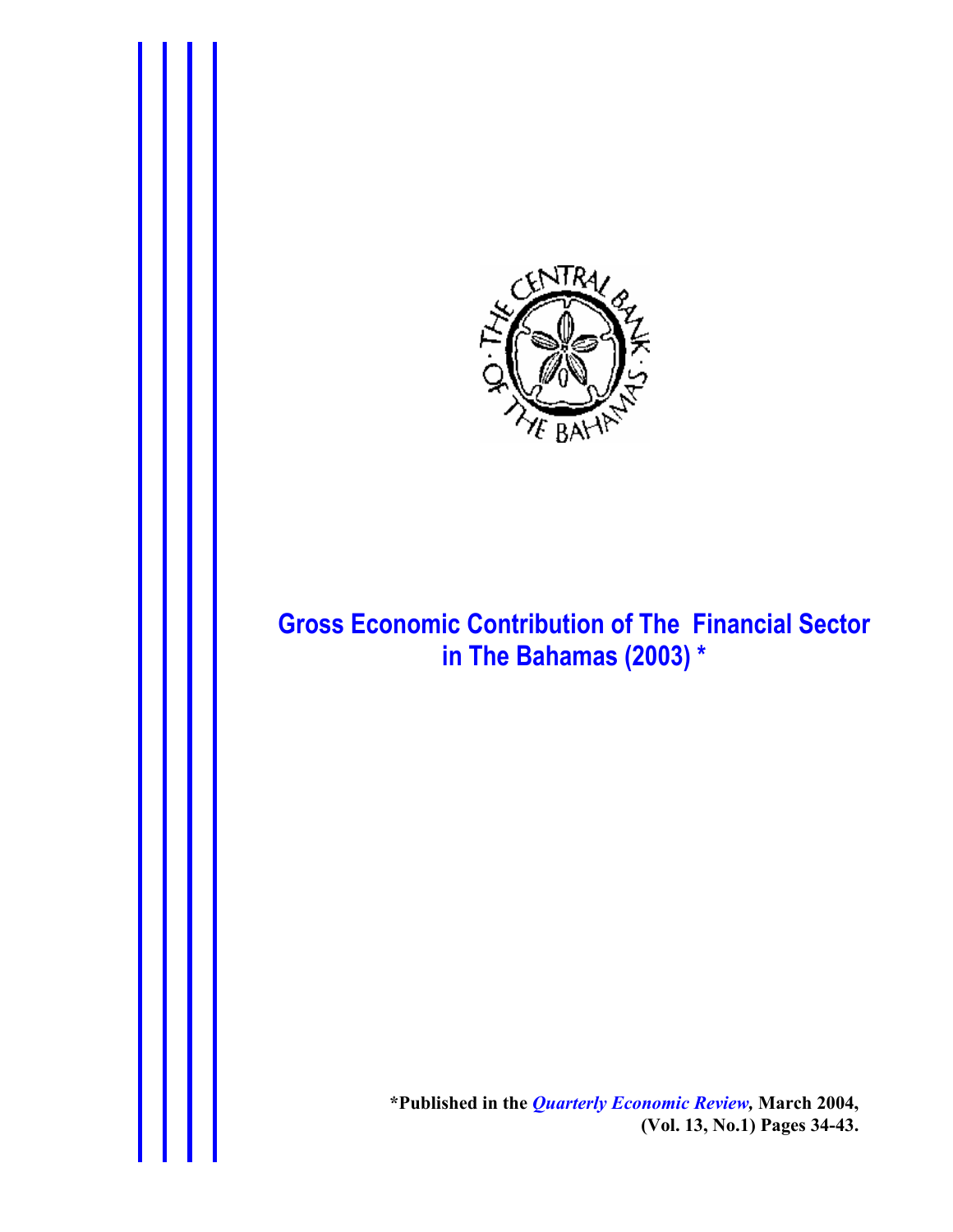# **GROSS ECONOMIC CONTRIBUTION OF THE FINANCIAL SECTOR IN THE BAHAMAS (2003)**

### **INTODUCTION**

This report summarizes the results of the Central Bank's 2003 survey on the gross economic contribution of the financial sector to The Bahamas. Data on the banking sector's involvement in the economy have been collected from as early as 1977. Since 2001, attempts have been made to expand the coverage to capture the contribution among other financial sector entities, including insurance, credit unions, mutual fund administrators and financial and corporate services providers. Although improving, non-bank responses, which are more complete in respect of insurance, mutual funds and credit unions, still only permit partial inferences about this segment's salary and employment contributions.

The financial sector's contribution to economic activity, estimated at 15 to 20 percent of Gross Domestic Product (GDP), was upheld in 2003, even as the industry experienced a significant reduction in the number of licensed banks and trust companies, the volume of international business generated for financial and corporate services providers and consolidation in the insurance sector. Industry wide expenditures appeared to be slightly recovered over 2002, when employment reduction and accompanying redundancy payments were more widespread. Ongoing adjustments, which further reduced employment within banking, were partly offset by a more stabilized situation in insurance and the investment funds industry and signs of growth among credit unions. Developments in the regulatory sphere, meanwhile, continue to position The Bahamas more strongly for future growth opportunities relative to less functional offshore centres.

## **BANKING SECTOR**

The banking sector has, for the most part, made all of the necessary adjustments required under the new regulatory regime introduced in 2000. Most noteworthy has been the response to the requirement imposed by the Central Bank in 2001, for all managed or "shell" licensees to establish a physical presence in The Bahamas, with a minimum level of staffing and onshore record

keeping by June 2004. Since the transitioning began, a significant number of institutions decided not to satisfy the requirement and to instead have their licenses revoked. Accordingly, the number of licensed banks and trust companies declined for the third consecutive year, to 284 in 2003 from 301 in 2002 and 356 in 2001. During 2003, licensed public banking and trust operations decreased by 20 to 169, while restricted and non-active operations rose by 3 to 115. The public licensees in the international sector consisted of 42 euro currency branches of foreign banks and trust companies and 103 Bahamian incorporated institutions. The remaining 24 institutions represented domestic operations, comprising 9 Authorized Dealers (commercial banks) and 14 Authorized Agents (trust companies) and one savings and loans bank providing mortgage financing.





Despite the overall decline in the number of licenses, entities having established physical presence in The Bahamas increased to 216 at end-2003 from 203 in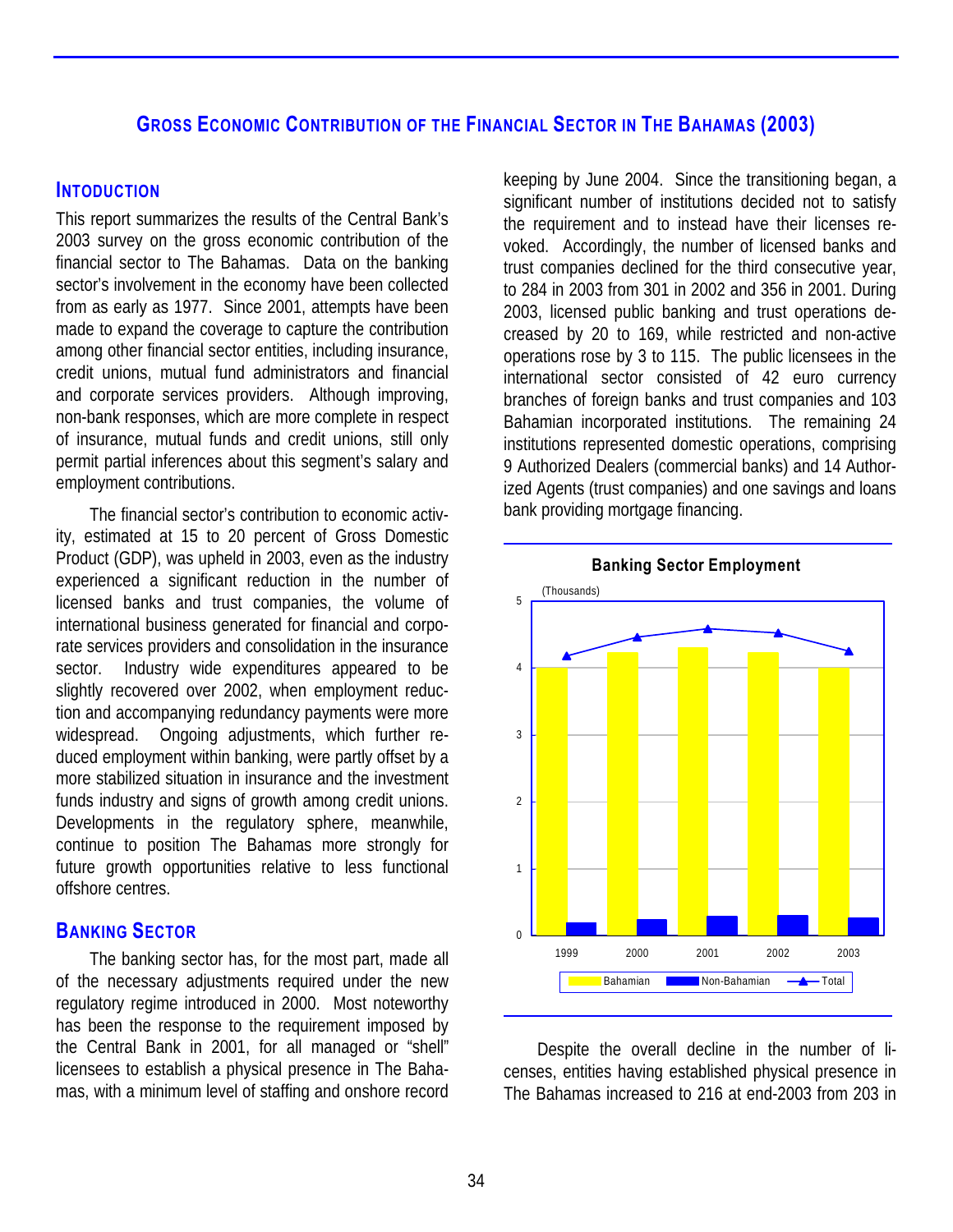the previous year, with another 29 operations in transition to full physical presence. This would be the largest number of entities that have ever maintained a standalone presence, placing the sector in a stronger position to generate future employment as balance sheet opportunities expand.

The reduction in the number of licensees has not had a significant impact on the asset base of the banking sector, which stood close to \$300 billion in 2003. Preliminary results also indicate a sizeable business in fiduciary assets under management which, in the 2003 Survey, approximated \$121.7 billion. However, the important corporate services business in company registration and management decreased further during 2003, with an estimated 15,130 companies (mainly IBCs) under management compared to 16,114 in 2002 and 27,896 in 2001.

### *EMPLOYMENT*

In contrast to average annual jobs growth of 2.5% during 1998-2002, banking sector employment decreased further by 257 (5.7%) to 4,253 persons in 2003. Most of the reduction occurred in Bahamian staffing, by 239 (5.7%) to 3,988, after a loss 73 (1.7%) positions in 2002 and a more favourable average annual increase of 108 positions (2.1%) in the five years through 2002. Expatriate employment also decreased during 2003, by 18 (6.4%) to 265 persons, relative to a more neglible reduction (1.0%) in 2002. Given the more marked decline in expatriate jobs, the respective share of total banking sector employment fell slightly to 6.2% from 6.3%.

### *EXPENDITURE*

While the employment reduction resulted in lower staff expenses, and investment outlays also declined, banks' total expenditures in the local economy increased marginally by 0.3% to \$397.5 million in 2003. This contrasted with a 7.9% decrease in 2002, and continued the five years average annual growth of 7.8% through 2002.

Operation costs represented a slightly increased 96.1% of expenditures, which was also above the 91.5% average in the five years through 2002, when institutions undertook significant investments in new premises.

These costs rose by \$5.1 million (1.4%) to \$382.0 million during 2003, reversing the 2002 contraction of \$4.5 million (1.2%). The increase, however, was still well below the average yearly growth of 8.1% for 1998-2002.



**Banks' Local Expenditure**

Owing to reduced staffing, salary outlays fell by 3.1% to \$196.5 million, reversing a 3.8% advance in 2002, when significant job separation packages were paid out, and extending the 8.3% average annual increase for the five years through 2002. The average compensation per employee, although increasing during the review period by 2.8% to \$46,203, moderated from the 5.6% rise to \$44,966 in 2002, which was linked to the separation payments. Given average salary growth during 1998-2002 of 5.6% per annum and the 2003 gain, wages were some 17.3% higher in real terms vis-à-vis 1998, after adjusting for average inflation of 2.0% per annum over this period 1998. Meanwhile, the average salary gain for Bahamians was marginal at 1.2% to \$42,137 during 2003, compared to a 2002 increase of 6.4%. Average compensation for expatriates increased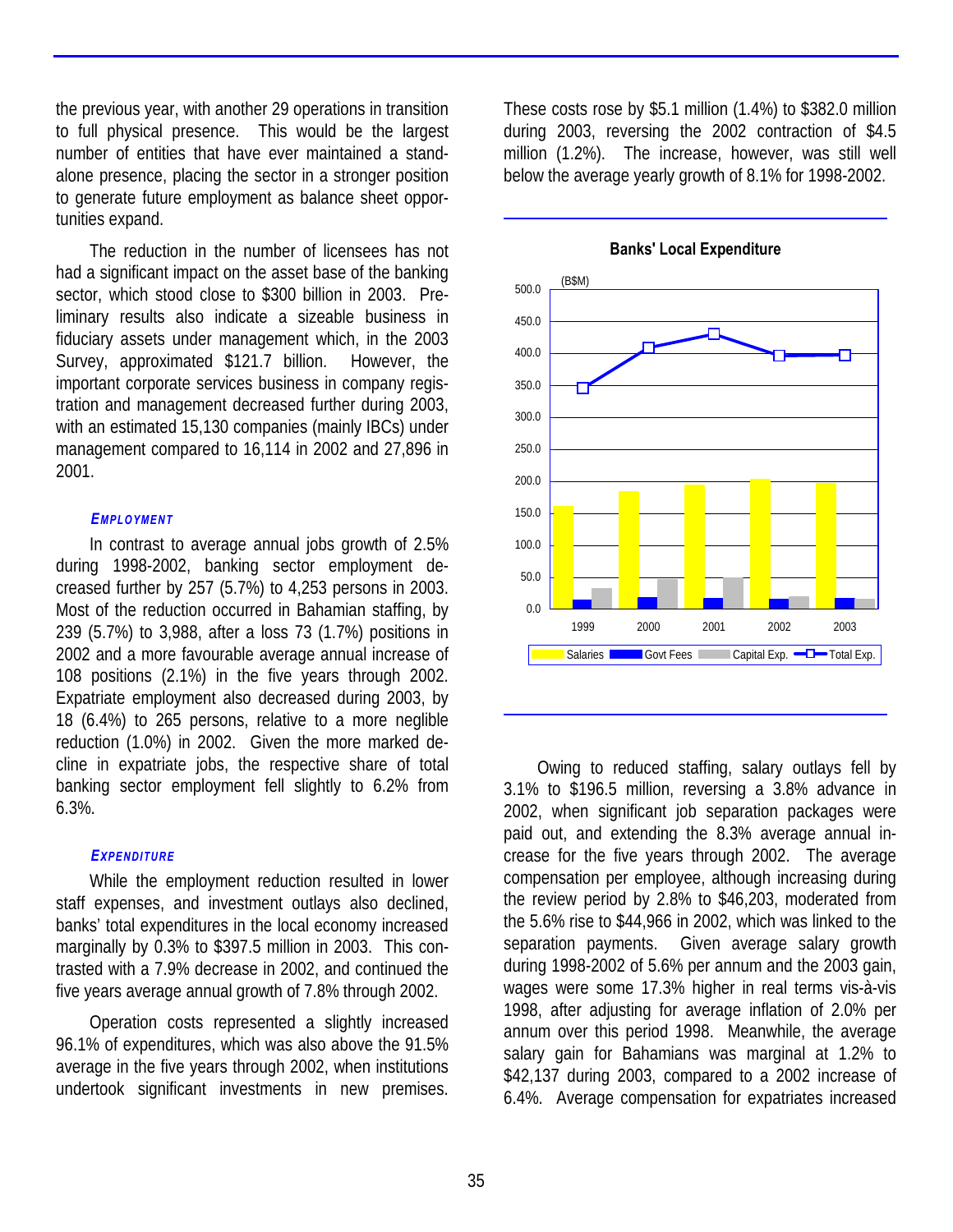by 13.6% to \$117,120, owing to bonus payments, placing payments closer to the 2001-2002 average annual compensation of \$106,000.



Non-staff administrative expenses rose by \$11.1 million (7.1%) to \$166.81 million, partially reversing the previous year's \$11.7 million (7.0%) decrease. Despite shrinkage of license and company registration fees, direct revenue to the Government from the banking sector rose by 5.8% to \$16.4 million, following a 6.1% fall off in 2002, and was mainly attributed to growth in "other" government fees of \$6.1 million relative to \$3.2 million in 2002. Increased payments were also noted for real property taxes (17.8%) and custom duties (22.1%). Conversely, license and company registration fees decreased by 9.9% and 49.5% respectively, in line with the reduced number of licensees. Since 1998, the direct revenue benefits to Government from the banking sector amounted to an estimated \$94.4 million.

With the stagnation in employment, banks also recorded a reduction in training expenses, to \$2.3 million from \$2.9 million in 2002. Since 1998, annual training outlays averaged \$2.6 million, fluctuating between \$2.2 million and \$3.1 million. A growing share of the economy's expenditure on financial sector training, however, is not captured in bank's direct expenses, but rather in the industry's support (including the Central Bank's) for

training provided by the Bahamas Institute of Financial Services, and in self-initiated and financed courses at local tertiary-level institutions.

After significantly elevated spending on renovations and new premises during 1999-2001, capital expenditures among banks and trust companies fell for the second straight year, to \$15.4 million from \$19.4 million in 2002 and the surge to \$45.7 million in 2000. Expenditures on new premises, which have an important impact on construction, decreased to \$1.7 million from \$2.2 million in 2002 and \$18.6 million in 2001. Investments in office equipment and furniture, the largest component in the 2003 total, also declined, by almost one-third to \$9.3 million. Conversely, renovation outlays and land purchases recovered by 16.3% to a combined \$4.4 million.



#### *DOMESTIC VERSUS INTERNATIONAL BANKING*

While it is useful to compare the contribution of banks and trust companies in the local sector against those in the international sector, such comparisons are influenced by important differences in the nature of operations in the two sectors. The domestic sector is very labor intensive and retail in nature, as compared to the international sector's more skilled, and specialized private banking and wealth management activities. It should be noted, nevertheless, that some domestic banks also have substantial international operations with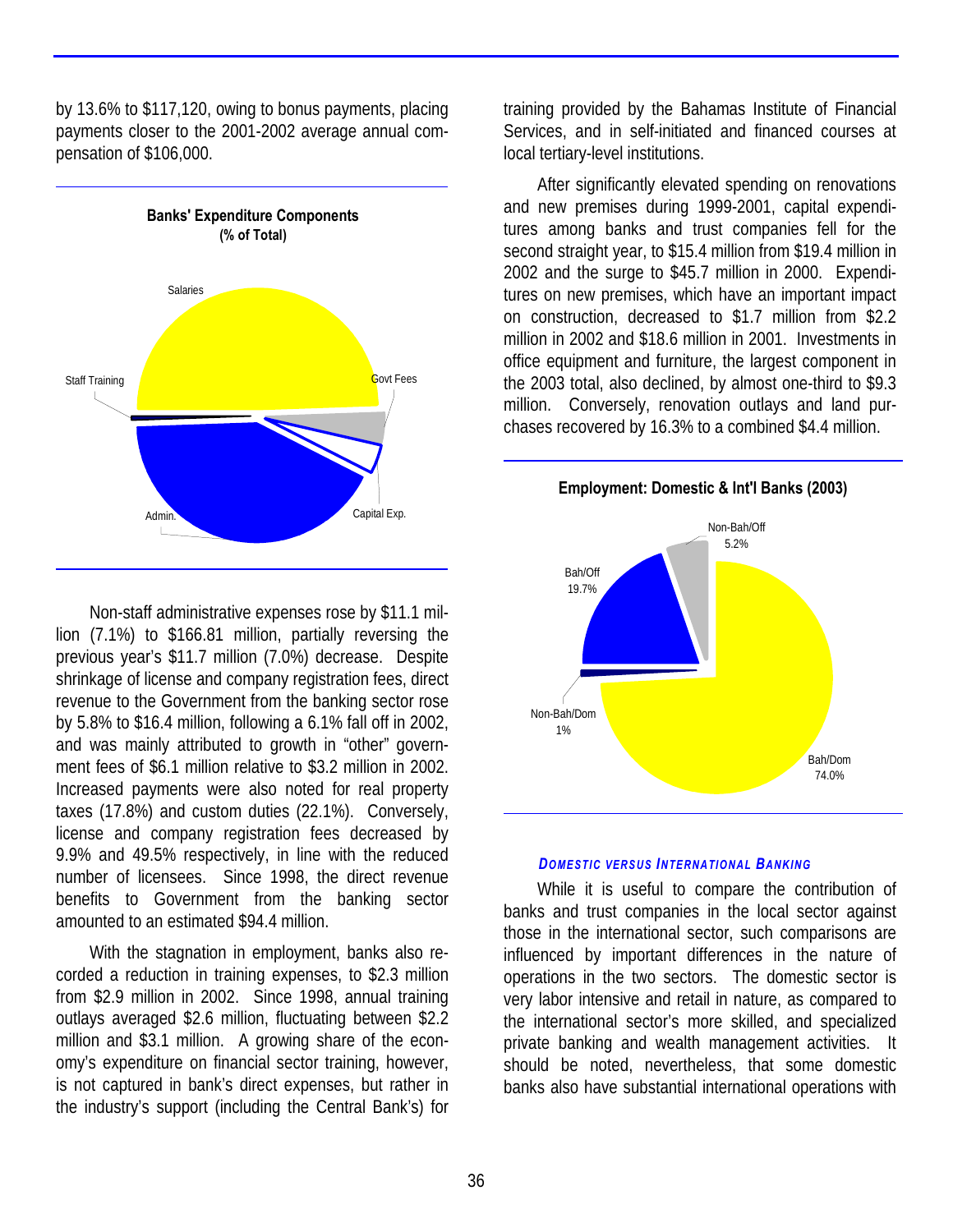| $\frac{1}{2}$                                                                                                |  |
|--------------------------------------------------------------------------------------------------------------|--|
|                                                                                                              |  |
|                                                                                                              |  |
|                                                                                                              |  |
|                                                                                                              |  |
|                                                                                                              |  |
|                                                                                                              |  |
|                                                                                                              |  |
|                                                                                                              |  |
|                                                                                                              |  |
|                                                                                                              |  |
|                                                                                                              |  |
| ים שבונים במוסיקת של המוסד המבנים בין המוסד המוסד המוסד המוסד המוסד המוסד המוסד המוסד המוסד המוסד המ         |  |
|                                                                                                              |  |
|                                                                                                              |  |
|                                                                                                              |  |
|                                                                                                              |  |
|                                                                                                              |  |
|                                                                                                              |  |
|                                                                                                              |  |
|                                                                                                              |  |
|                                                                                                              |  |
|                                                                                                              |  |
|                                                                                                              |  |
|                                                                                                              |  |
|                                                                                                              |  |
|                                                                                                              |  |
|                                                                                                              |  |
| $\frac{1}{2}$                                                                                                |  |
|                                                                                                              |  |
|                                                                                                              |  |
|                                                                                                              |  |
|                                                                                                              |  |
|                                                                                                              |  |
|                                                                                                              |  |
|                                                                                                              |  |
| <b>THE THE CLIFF OF CLIFF OF SERVICE CLIFFE OF THE CLIFF OF THE CLIFFE CLIFFE OF THE CLIFFE OF THE CLIFF</b> |  |
|                                                                                                              |  |
|                                                                                                              |  |
| )<br>)<br> <br>                                                                                              |  |
|                                                                                                              |  |
|                                                                                                              |  |
|                                                                                                              |  |
|                                                                                                              |  |
|                                                                                                              |  |
|                                                                                                              |  |
|                                                                                                              |  |
|                                                                                                              |  |
|                                                                                                              |  |
|                                                                                                              |  |
| <br> <br> <br>                                                                                               |  |
|                                                                                                              |  |
|                                                                                                              |  |
|                                                                                                              |  |

| Period                               | 1997              | 1998         | 1999             | 2000             | 2001p                                                    | 2002p  | 2003p                            |
|--------------------------------------|-------------------|--------------|------------------|------------------|----------------------------------------------------------|--------|----------------------------------|
| A. TOTAL EMPLOYMENT                  | 3,942             | 4,080        | 4,181            | 4,460            | 4,586                                                    | 4,510  | 4,253                            |
| Bahamians                            | 3,763             | 3,895<br>185 | 3,991            | 4,223            | 4,300                                                    | 4,227  | 3,988                            |
| Non-Bahamians                        | 179               |              | 190              | 237              | 286                                                      | 283    | 265                              |
|                                      |                   |              |                  |                  |                                                          |        |                                  |
| B. TOTAL OPERATIONAL COSTS (1+2+3+4) | 275.5             | 275.8        | 314.2            | 363.1            | 381.4                                                    | 376.9  | 382.0                            |
| 1. Salaries                          | 139.5             | 147.5        | 160.8            | 182.9            | 195.3                                                    | 202.8  | 196.5                            |
| 2. Government Fees                   | 15.3              | 14.2         | 14.4             | 17.4             | 16.5                                                     | 15.5   | 16.4                             |
| i) Licence                           | $7.7$<br>0.6      | $7.8$<br>0.6 | 8.2              | $8.7$<br>$1.0$   | $8.0\,$                                                  |        |                                  |
| ii) Company Registration             |                   |              | $\overline{1.0}$ |                  |                                                          |        |                                  |
| iii) Work Permits                    | $\frac{1}{2}$ 3.9 | $\Xi$        | $\frac{1}{2}$    | 2.3<br>2.5       | $2.\overline{0}$<br>$2.\overline{0}$<br>$3.\overline{7}$ |        | $6.6$<br>$1.4$<br>$2.3$<br>$6.1$ |
| iv) Other Government Fees            |                   | 4.7          | 3.9              |                  |                                                          |        |                                  |
| 3. Staff Training                    | 2.0               | 2.5          | 2.7              | $\overline{3}$ . | 2.2                                                      | 2.9    | $2.\overline{3}$                 |
| 4. Other Administrative Costs        | 118.7             | 111.6        | 136.3            | 159.7            | 167.4                                                    | 155.7  | 166.8                            |
| C. CAPITAL EXPENDITURE <sup>1)</sup> | 21.1              | 17.4         | 31.2             | 45.7             | 48.7                                                     | 19.4   | 15.4                             |
| D. TOTAL EXPENDITURE (B+C)           | 296.6             | 293.2        | 345.4            | 408.8            | 430.1                                                    | 396.3  | 397.5                            |
| E. AVERAGE SALARY (B\$'000)          | 35,381            | 36,161       | 38,452           | 41,010           | 42,578                                                   | 44,966 | 46,203                           |
|                                      |                   |              |                  |                  |                                                          |        |                                  |

**Source: The Central Bank of The Bahamas**

Source: The Central Bank of The Bahamas<br> $^{1)}$  Includes construction, renovation expenses and other fixed assets.  $^{11}$  Includes construction, renovation expenses and other fixed assets.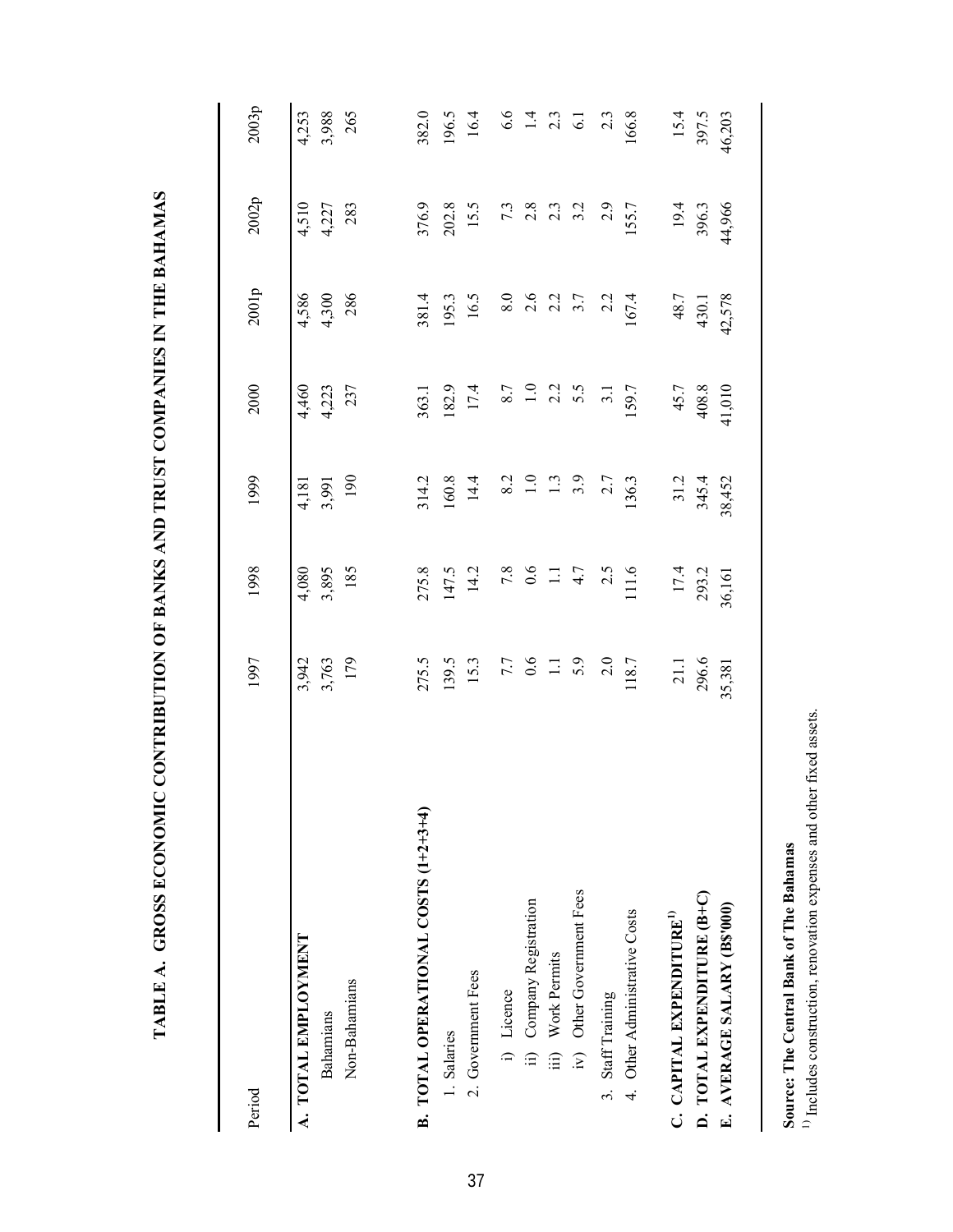| Period                                           | 1998               | 1999           | 2000                    | 2001p         | 2002p                    | 2003p               | 1998       | 1999          | 2000               | 2001p          | 2002p                   | 2003p           |
|--------------------------------------------------|--------------------|----------------|-------------------------|---------------|--------------------------|---------------------|------------|---------------|--------------------|----------------|-------------------------|-----------------|
|                                                  |                    |                | <b>DOMESTIC</b>         |               |                          |                     |            |               | INTERNATIONAL      |                |                         |                 |
| A. TOTAL EMPLOYMENT                              |                    | 3,203          |                         | 3,341         | 3,284                    | 3,192               |            | 978           | 1,186              | 1,245          | 1,226                   | 1,061           |
| <b>Bahamians</b>                                 | $3,178$<br>$3,123$ | 3,155          | 3,274<br>3,232          | 3,299         | 3,240                    | 3,149               | 902<br>772 | 836           | $\overline{56}$    | $1,001$<br>244 | 987<br>239              | 839             |
| Non-Bahamians                                    | 55                 | $\frac{48}{5}$ | 42                      | 42            | $\overline{4}$           | 43                  | 130        | 142           | 195                |                |                         | 222             |
|                                                  |                    |                |                         |               |                          | (B\$ Millions)      |            |               |                    |                |                         |                 |
| <b>B. TOTAL OPERATIONAL COSTS</b><br>$(1+2+3+4)$ | 80.5               | 203.2          | 216.4                   | 227.7         | 227.3                    | 224.6               | 95.3       | 111.0         | 146.8              | 151.7          | 149.7                   | 157.5           |
| I. Salaries                                      | 05.8               | 113.0          | 119.9                   | 121.5         | 128.8                    | 128.9               | 41.7       | 47.8          | 63.0               | 71.7           | 74.0                    | 67.7            |
| 2. Government Fees                               | 4.6                | 6.5            | 6.2                     | 6.6           | 6.3                      | 6.7                 | 9.6        | 7.9           | 11.2               | 6.6            | 9.2                     | 6.7             |
| i) Licence                                       |                    | 3.0            |                         | 3.0           |                          |                     | 5.8        | 5.2           | 5.7                | 5.0            |                         |                 |
| ii) Company Registration                         | $\frac{3}{2}$      | 0.6            | $3.\overline{0}$<br>0.3 | $\Xi$         | $\frac{1}{0}$ . 7<br>0.7 | $7.7$<br>0.7<br>0.5 | $\ddot{0}$ | 0.4           | 0.7                | $\vec{a}$      | $rac{2}{4}$ $rac{1}{2}$ | $3.5$ $0.7$ $8$ |
| Work Permits<br>$\overline{m}$                   | $rac{4}{5}$        | $\sim$         | 0.4                     | $\sim$        |                          |                     | 0.7        | 0.8           | 1.8                | 1.8            | $\ddot{5}$              |                 |
| Other Government Fees<br>$\overline{N}$          | $\frac{8}{1}$      | 2.4            | 2.5                     | 2.0           | 2.2                      | 2.7                 | 2.8        | $\ddot{1}$    |                    | 1.7            | $\frac{0}{1}$           | 3.4             |
| 3. Staff Training                                | 1.6                | $\ddot{5}$     | $\overline{1.7}$        | $\frac{1}{2}$ | $\frac{1.3}{90.9}$       | $\frac{1}{2}$       | 0.9        | $1.2$<br>54.1 | $\frac{1.5}{71.1}$ | 1.0            | $^{0.1}$                | $\Xi$           |
| 4. Other Administrative Costs                    | 68.5               | 82.2           | 88.6                    | 98.4          |                          | 87.8                | 43.1       |               |                    | 69.1           | 64.9                    | 78.9            |
| C. CAPITAL EXPENDITURE 1/                        | 9.3                | 15.9           | 14.2                    | 25.3          | 13.2                     | 11.8                | 8.2        | 15.2          | 31.4               | 23.3           | 6.2                     | 3.6             |
| D. TOTAL EXPENDITURE (B+C)                       | 89.8               | 219.1          | 230.6                   | 253.0         | 240.5                    | 236.4               | 103.5      | 126.2         | 178.2              | 175.0          | 155.8                   | 161.1           |
| E. AVERAGE SALARY (BS'000)                       | ,296<br>33         | 35,270         | 36,619                  | 36,381        | 39,217                   | 40,379              | 46,255     | 48,874        | 53,134             | 57,603         | 60,367                  | 63,808          |
|                                                  |                    |                |                         |               |                          |                     |            |               |                    |                |                         |                 |

TABLE B. GROSS ECONOMIC CONTRIBUTION OF BANKS AND TRUST COMPANIES **TABLE B. GROSS ECONOMIC CONTRIBUTION OF BANKS AND TRUST COMPANIES**

Source: The Central Bank of The Bahamas **Source: The Central Bank of The Bahamas**

1/ (includes construction, renovation expenses and other fixed assets) 1/ (includes construction,renovation expenses and other fixed assets)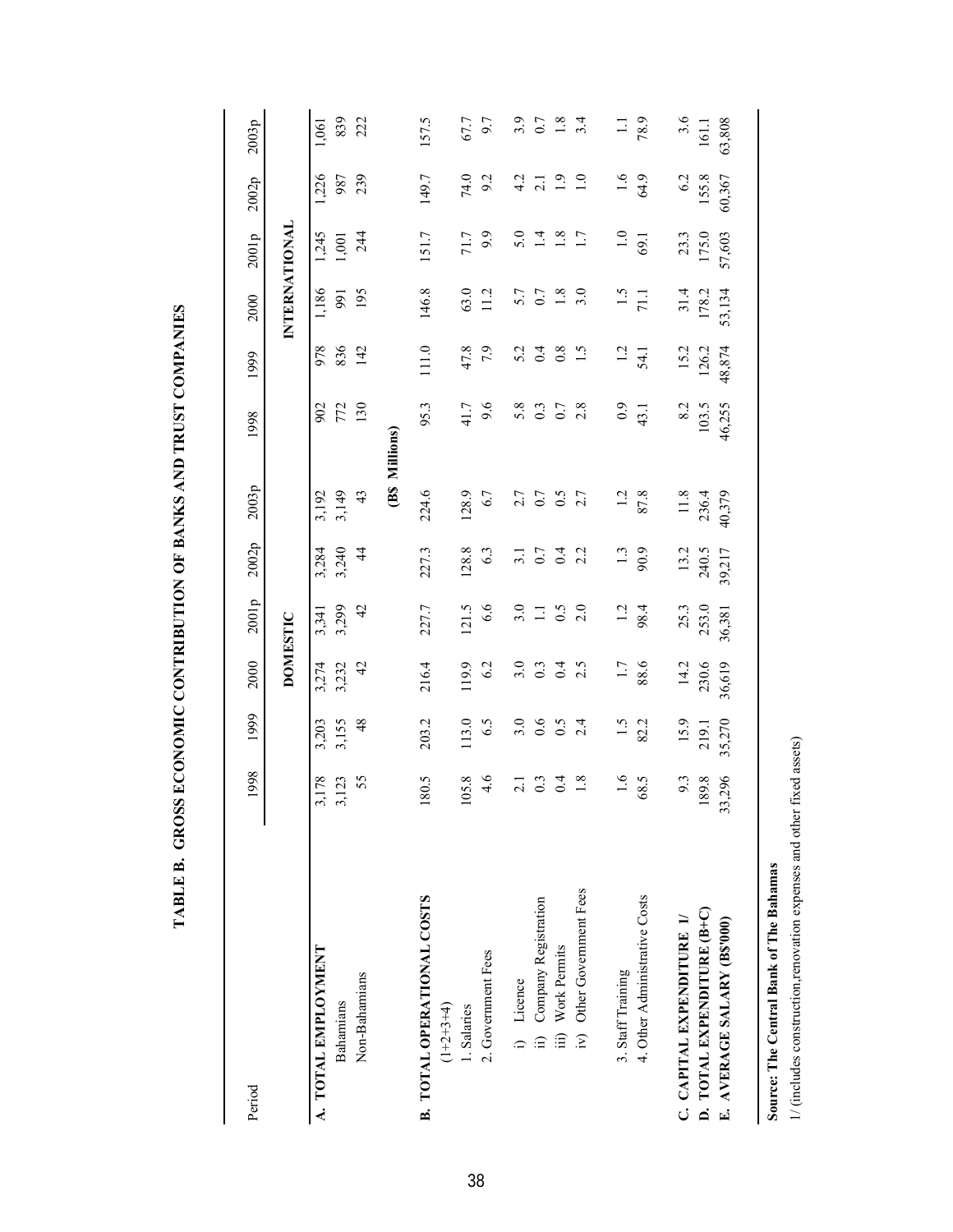larger balance sheet exposures than their local operations.

With some effects from sector consolidation still being felt, total hiring among domestic banks decreased by 92 (2.8%) to 3,192 during 2003. Because of proportionately greater job losses in international banks however, the domestic share in total employment increased to 75.1% from 72.8% in 2002, and also placing the ratio above the estimated 74.7% for the five years through 2002. Bahamian employment fell by 91 (2.8%) to 3,149 and the number of expatriates employed, by 1 to 43. These trends resulted in a reduced ratio of Bahamians to non-Bahamians in domestic banks, of 73:2 compared to 74:1 in 2002.

Impacted mainly by closures and mergers affecting five institutions with physical presence, employment among international banking and trust operations decreased further by 165 (13.5%) to 1,061 positions and contrasted with a recent peak of 1,245 persons in 2001. While jobs held by Bahamians were most significantly impacted, reduced by 148 (15.0%) to 829, positions held by expatriates also decreased by 18 (7.5%) to 221.

Domestic banks' gross expenditures during 2003 lessened by 1.7% to \$236.4 million, representing 59.5% of the sector's aggregate, and slightly below the 60.8% average for 1998-2002. Operating costs contracted by 1.2% to \$224.6 million, marked by a further, but more tempered, 3.4% reduction in non-staff administrative costs to \$87.8 million. Salaries, the largest component, stabilized at \$128.9 million, while fees and other payments to Government increased by 6.3% to \$6.7 million, with reduced license payments offset by marginally higher charges on other expenses, including work permits. Conversely, capital outlays decreased by 10.6% to \$11.8 million, reflecting lowered expenditures on new premises, office equipment and furniture.

Total expenditures within international operations recovered moderately by 3.4% to \$161.1 million, extending the 10.8% average annual increase for 1998-2002. Operational costs, which accounted for 97.8% of the total, rose by 5.2% to \$157.5 million, with non-staff administrative costs increased to \$78.9 million from \$64.9 million, and fees and other payments to Government higher by 5.4% at \$9.7 million. However, in line with reduced staffing, salary expenses decreased by 8.5% to \$67.7 million and training outlays fell by a third. International

banks' capital outlays declined by 41.9% to \$3.6 million, inclusive of reductions for renovations (76.6%), new premises (27.3%) and other fixed assets (31.4%).

The higher-end skills used in international operations continued to attract premium salaries relative to the domestic sector, increasing to 58.0% of average local salaries compared to 53.9% in 2002. In this regard, average pay gains in the domestic sector of 3.0% to \$40,379 per annum, trailed the 5.6% average increase to \$63,773 for employees in the international sector, where more sizeable bonus payments were noted in 2003.

# **OTHER FINANCIAL SECTOR ACTIVITIES**

Table C summarizes selected information on other financial sector activities, including some results from the Central Bank's survey for 2003.

### *CREDIT UNIONS*

The Department of Cooperative Development reported a decline in the number of credit unions by one (1) to 19 at end-2003. During 2003, total assets of these entities rose by a healthy 13.3% to an estimated \$150.1 million, 85.0% of which was concentrated among the five largest unions having hotel and public sector membership. Gains during 2003 were mainly underpinned by the ability of unions having public sector affiliations to attract more deposits, through aggressive promotional membership drives and marketing efforts to expand the range of services offered.

Based on the Central Bank's survey, credit unions collectively employed more than 100 employees in 2003, showing a slight increase over 2002. After some reduction in investment outlays, estimated expenditure decreased marginally (1.4%) to \$86.1 million during 2002. However, operational expenses grew as a result of recovered non-staff outlays, which represented almost 90.0% of the total. In this regard, salaries accounted for 38.3% of operational outlays and were boosted by almost 15% in response to new hirings and greater utilization of existing part-time resources. Although the industry indicates that credit union pay scales are competitive with the rest of the local financial sector, average salaries approximated \$22,394 per annum in 2003, up by 5.9% from a revised \$21,146 per annum in 2002––owing to the presence of part-time workers.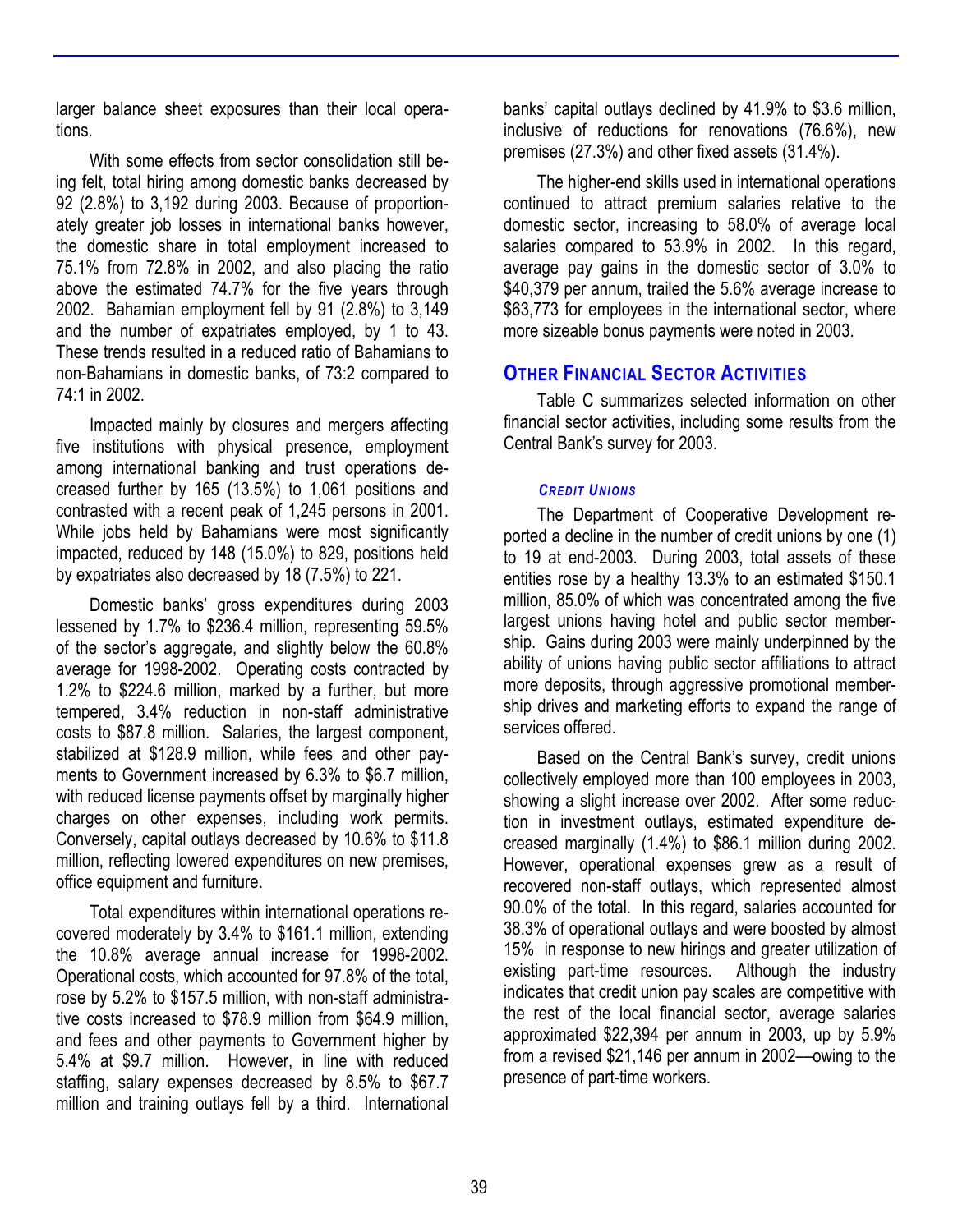### *INSURANCE COMPANIES*

Data from the Office of Registrar of Insurance Companies indicate that the number of licensed insurance companies, brokers, agents and managers increased by 1 to 163 at end-2003. Licensees operating in the domestic sector rose to 137, while the number of external insurers remained at 26. Combined assets of the domestic companies (life, health, property and casualty) for 2002, the latest date for which information was available, were \$740.7 million––an increase of 2.5% over 2001. Approximately 75% of the total was concentrated among life and health insurance companies.

Data from the Ministry of Finance indicate that the Government's direct benefit from insurance activity was nearly doubled at \$11.7 million in 2003. Most of this was in the form of the gross premium tax, as the yield was boosted following an increase in the assessment rate, as was provided for in the Government's 2003/04 Budget.

The survey results for 2003 were based on data from 19 companies employing an estimated 1,188 employees and representing more than 80 percent of the life and health operations and a modest number of brokers and agents. In response to improved business conditions, total employment among the reporting operations increased by 3.8%. Similar to domestic banks, non-Bahamians represented an extremely small, but important fraction of the work force (less than 3.0%), providing specialized higher-end services. Meanwhile, average salaries in the sector approached \$40,000 per annum, remaining competitive relative to local banks.

Although employment appeared to be slightly higher, total expenditures in the sector decreased by 2.9%, after some rebound in 2001. Operating expenses comprised more than 95% of the total, with salaries, which represented a nearly stable 53.2% of the operational total, increased by 3.6%, as non-staff administrative expenses were reduced. Capital outlays for insurance companies increased slightly.

Employment and growth prospects for the domestic insurance sector are expected to improve in line with the rest of the economy during 2004 and 2005. Nevertheless, the effects of consolidation could still be important in the local sector. During 2003, the Colina Insurance Company Limited applied to acquire Canada Life Insur-

ance Company, receiving final regulatory approval in January 2004. In December 2003, Colina also applied for regulatory approval to acquire the operations of Imperial Life Financial Bahamas, a branch of the Canadian Desjardin Financial Security Life Assurance Company. The application is being reviewed by a committee of financial services regulators, including the Office of the Registrar of Insurance Companies, the Central Bank, the Securities Commission and the Ministry of Finance, who will make a final recommendation to the Minister of Finance on the transaction during 2004.

### *SECURITIES INDUSTRY*

The Securities Commission reported an increase in the number of active investment (mutual) funds operating from or within the Bahamas to 721 in 2003 from 669 in 2002, with a corresponding 18.9% growth in the value of assets under management to \$107.4 billion. Other than banks, a more limited number of firms provide employment opportunities in the securities industry––inclusive of 3 firms that participate in the domestic sector. Survey and estimated results for 16 investment fund administrators, employing 145 persons, suggest that administrators concentrated less on IBC management, as a decreased number of companies were in existence, although comparatively more competitive the number of mutual funds under administration increased. Higher revenues from the latter, which sustained most of the industry's operations, alongside stabilized employment, provided for an average salary of nearly \$60,000. As regard expenditure patterns, salaries of the surveyed firms accounted for approximately 45.6% of operational expenses which, in turn, represented more than 95% of total costs.

### *CAPITAL MARKETS*

Although less significant for employment and expenditures, domestic capital markets solidify the intermediary channels through which financial institutions operate, and through which benefits could be derived from international securities listing on the stock exchange. Added to increased investor confidence and domestic trading activities, a number of new securities listings were added to the local and international sides of the Bahamas International Stock Exchange (BISX). The number of publicly traded companies in The Bahamas remained at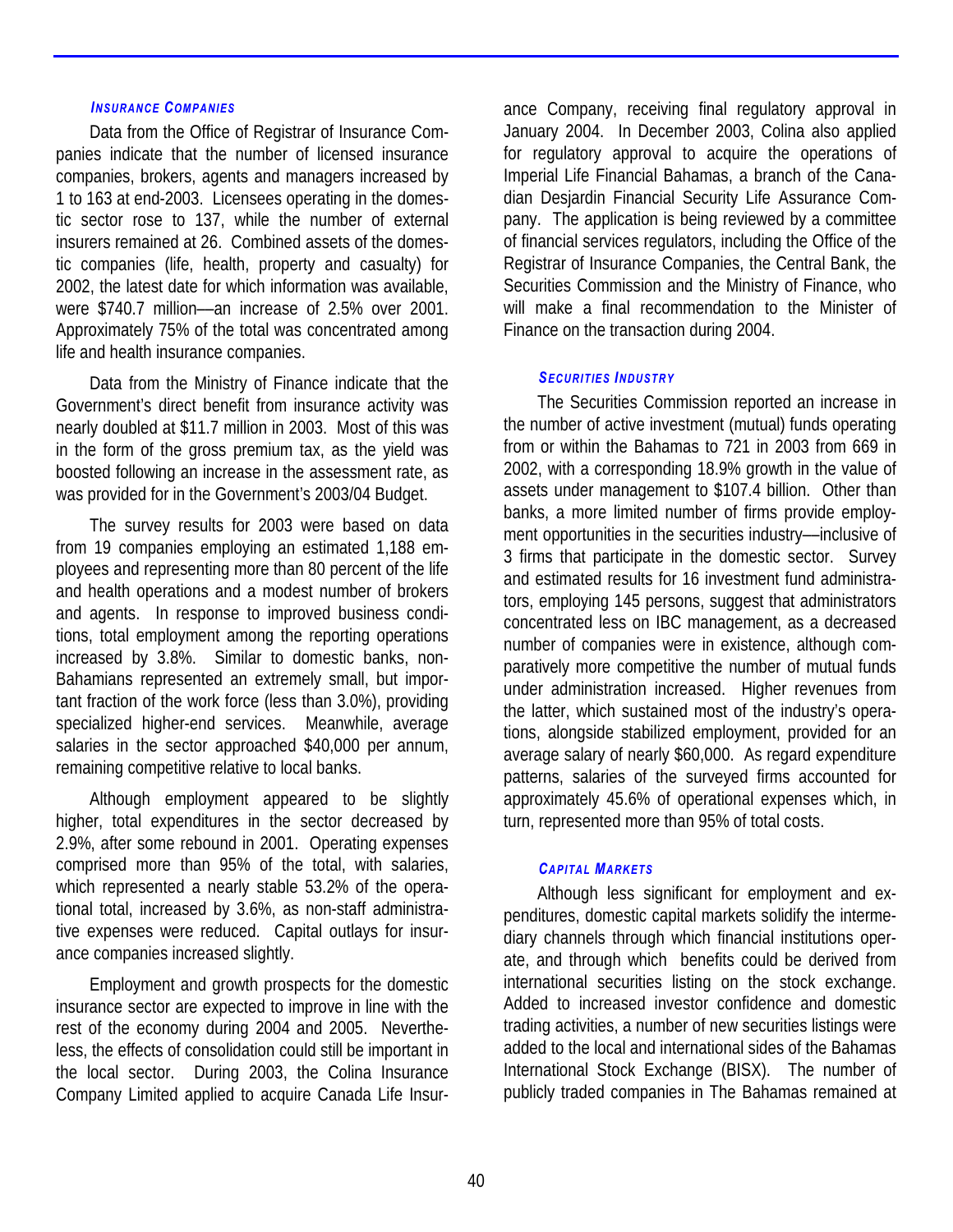|                                      | Unit                                                  | 2000                      | 2001                    | 2002                    | 2003                    |
|--------------------------------------|-------------------------------------------------------|---------------------------|-------------------------|-------------------------|-------------------------|
| Investment Funds Adminstrations      |                                                       |                           |                         |                         |                         |
| Licensed Mutual Funds                |                                                       | 757                       | 673                     | 706                     | 721                     |
| <b>Licensed Administrators</b>       | Number<br><b>Number</b><br>B\$ Billions<br>B\$<br>B\$ | 57                        | $\frac{8}{3}$           |                         | $\frac{6}{6}$           |
| Asset Under Management               |                                                       | $95.02$<br>$n/a$<br>$n/a$ |                         | 97.34<br>58,807<br>98.0 | $\frac{107.39}{58,022}$ |
| Average Annual Salaries              |                                                       |                           | 94.47<br>57,344<br>88.9 |                         |                         |
| Operating Costs / Total Expenditures |                                                       |                           |                         |                         |                         |
| Agents<br>Insurance Companies and    |                                                       | $\frac{14}{1}$            | 147                     | 153                     |                         |
| Domestic Companies and Agents        | Numebr<br>Number                                      | 117                       | 120                     | 126                     | <b>154</b><br>127       |
| Total Domestic Assets                | <b>B</b> & Millions                                   | 620.40                    | 682.55                  | 740.70                  | n/a                     |

| $\ddot{\phantom{a}}$<br>i |
|---------------------------|
| Ì                         |
|                           |
| ļ<br>J                    |

| Licensed Mutual Funds                                                                                                      | Number                                                                                                                    | 757                                              | 673                                                    | 706                                                | 721                                             |
|----------------------------------------------------------------------------------------------------------------------------|---------------------------------------------------------------------------------------------------------------------------|--------------------------------------------------|--------------------------------------------------------|----------------------------------------------------|-------------------------------------------------|
|                                                                                                                            |                                                                                                                           |                                                  |                                                        |                                                    | 66                                              |
|                                                                                                                            |                                                                                                                           |                                                  |                                                        |                                                    |                                                 |
|                                                                                                                            | $\begin{array}{c} \textbf{Number} \\ \textit{BS} \\ \textit{B3} \\ \textit{BS} \\ \textit{BS} \\ \textit{96} \end{array}$ | 57<br>$95.02$<br>$n/a$<br>$n/a$                  | <b>58</b><br>57.344<br>57.344                          | 61<br>97.34<br>58,807<br>98.0                      | $\frac{107.39}{58,022}$                         |
| <b>Licensed Administrators</b><br>Asset Under Management<br>Average Amual Salaries<br>Operating Costs / Total Expenditures |                                                                                                                           |                                                  |                                                        |                                                    |                                                 |
| Insurance Companies and Agents                                                                                             |                                                                                                                           |                                                  |                                                        |                                                    |                                                 |
| <b>nd Agents</b><br>Domestic Companies a                                                                                   |                                                                                                                           |                                                  |                                                        |                                                    |                                                 |
| Total Domestic Assets                                                                                                      |                                                                                                                           |                                                  |                                                        |                                                    |                                                 |
| Average Annual Salaries                                                                                                    |                                                                                                                           |                                                  |                                                        |                                                    |                                                 |
| Operating Costs / Total Expenditures                                                                                       | <b>Numebr<br/>Number</b><br>BS Millions<br>BS<br>BS                                                                       | 144<br>117<br>620.40<br>$n/a$<br>$n/a$           | 147<br>120<br>120<br>682.55<br>38,165<br>97.3          | 153<br>126<br>740.70<br>37,971<br>98.1             | 154<br>127<br>127<br>$n/a$<br>38,023<br>97.4    |
| <b>External Insurers</b>                                                                                                   | Number                                                                                                                    | $\overline{27}$                                  | 27                                                     | 27                                                 | 27                                              |
| <b>Credit Unions</b>                                                                                                       |                                                                                                                           |                                                  |                                                        |                                                    |                                                 |
| Number of Unions                                                                                                           |                                                                                                                           |                                                  |                                                        |                                                    |                                                 |
| Total Assets                                                                                                               |                                                                                                                           | $\frac{67011}{85}$                               |                                                        |                                                    |                                                 |
| Employment                                                                                                                 |                                                                                                                           |                                                  |                                                        |                                                    |                                                 |
| Average Annual Salaries                                                                                                    | <b>Number</b><br>B\$ Million<br>Number<br>B\$<br>B\$ Million                                                              | $\begin{array}{c} n/a \\ n/a \\ n/a \end{array}$ | 120.4<br>$120.4$<br>$99$<br>$5.12$<br>$5.12$<br>$89.8$ | $132.5$<br>$32.5$<br>$21.146$<br>$6.17$<br>$65.4$  | 150.1<br>150.1<br>104<br>22,394<br>6.08<br>69.5 |
| Total Expenditres                                                                                                          |                                                                                                                           |                                                  |                                                        |                                                    |                                                 |
| Operating Costs / Total Expenditures                                                                                       | $\frac{6}{6}$                                                                                                             |                                                  |                                                        |                                                    |                                                 |
| Bahamas International Securities Exchange (BISX)                                                                           |                                                                                                                           |                                                  |                                                        |                                                    |                                                 |
| Listed Public Companies                                                                                                    | Number                                                                                                                    |                                                  |                                                        |                                                    |                                                 |
| <b>Shares Traded</b>                                                                                                       | Thousands                                                                                                                 |                                                  |                                                        |                                                    |                                                 |
| Market Capitalization                                                                                                      | <b>B</b> \$ Billion                                                                                                       | $\frac{15}{3,720}$                               | $\frac{17}{3,958}$<br>1.68                             | $\begin{array}{c} 16 \\ 2,748 \\ 1.76 \end{array}$ | $\frac{17}{3,569}$                              |

**Sources:**

The Central Bank of The Bahamas, Bahamas International Securities Exchange (BISX), The Securities Commission of The Bahamas and The Registrar of Insurance Companies. The Securities Commission of The Bahamas and The Registrar of Insurance Companies. The Central Bank of The Bahamas, Bahamas International Securities Exchange (BISX),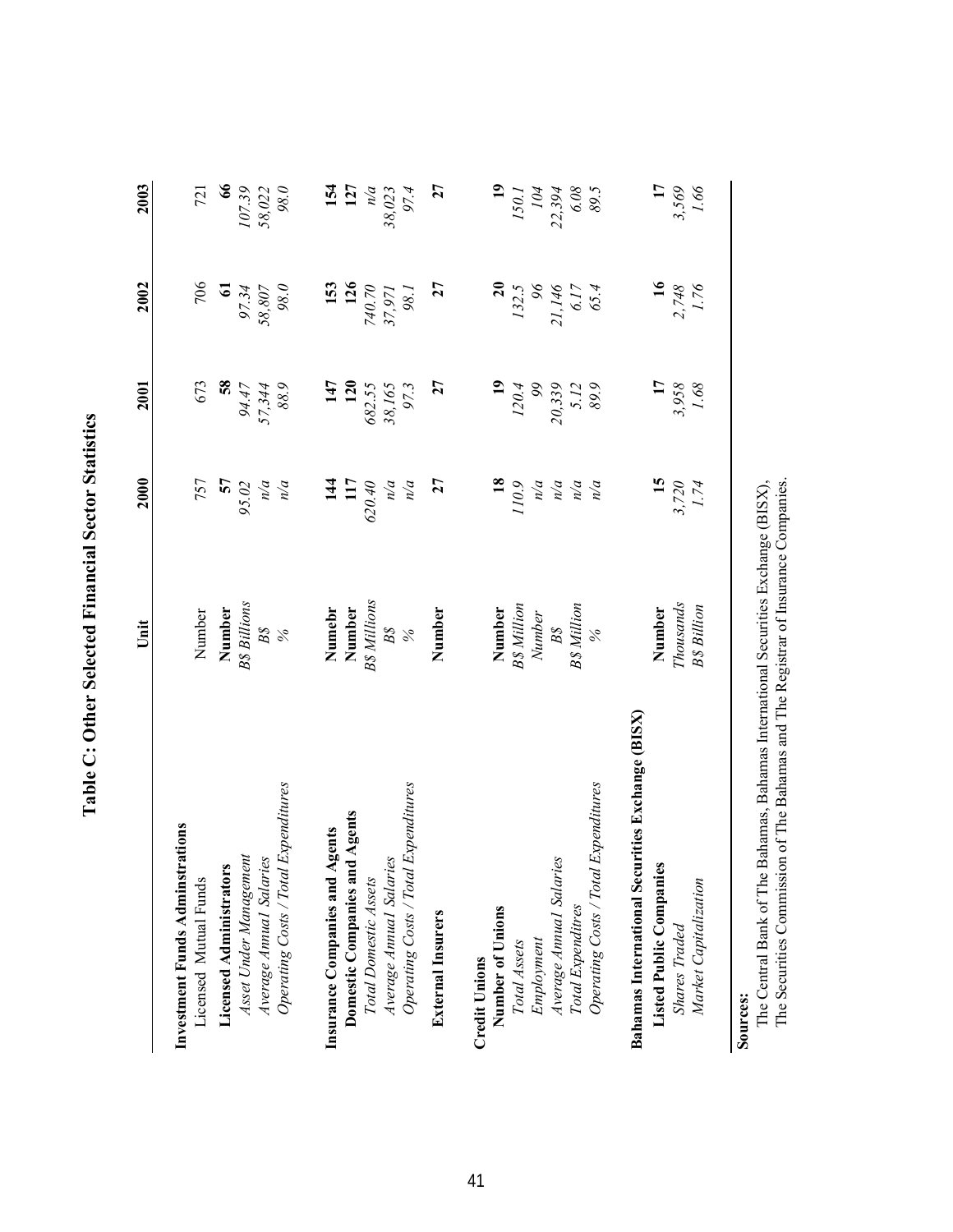23; and BISX listed entities were unchanged at 16. Including two investment companies, four mutual funds and two preference share issues, available public securities trading locally increased by 1 to 29 during the year. The addition reflected a real estate investment company which listed on BISX in September 2003. BISX also attracted its first international funds listing (5), with combined net assets of approximately \$90 million. During 2004, the Exchange also expects to attract listings for at least three other previously established domestic mutual funds.

Investor confidence market was more upbeat in domestic capital markets during 2003, gaining momentum in the second half of the year. Although the volume of shares traded on BISX increased by 17.8% to 3.569 million, the estimated value fell sharply by 50.6% to \$7.4 million, partly reflecting the mix of securities that were traded. The second half upturn softened the decline in the BISX All Share Price Index to 2.0% from the yearearlier drop of 13.0%. After losses of more than 10% in 2002, the fall-off in the broader Fidelity Capital Market Index, which also captures over-the-counter trading, narrowed to 0.6%. Total market capitalization on BISX decreased by 5.5% to \$1.7 billion.

As regard market infrastructure issues, the appointed Select Committee on BISX, chaired by the Governor of the Central Bank, with responsibility for formulating a Government financial support strategy for the Exchange, presented its proposal to the Government in the fourth quarter of 2003. A decision on the Government's involvement is expected during 2004.

# **RECENT REGULATORY DEVELOPMENTS IN THE FINANCIAL SECTOR**

Regulatory developments during 2003 were headlined by amendments to the legal framework for combating money laundering and the introduction of a more comprehensive legal framework for the investment funds industry.

Having implications for all financial sector licensees, on 31 December 2003, the Government enacted amendments to the Financial Transactions Act (FTRA), 2000 and the Financial Transactions Reporting Regulations (FTRR), 2000, to align The Bahamas' anti-money laundering regime and "know-your-customer" (KYC) standards with the new risk-based approach of the FATF's Revised 40 Recommendations on money laundering. Of most immediate significance, the deadline for verification of existing customer identities was extended to April 4, 2004, with the discretionary authority on how to deal with unverified accounts decentralized from the Central Bank and delegated to the respective sector regulators. Financial institutions are required to have established their respective risk-based KYC frameworks by June 30, 2004, through which they would be required to undertake additional due diligence, whenever the nature of existing business relationships with clients change significantly. In the case of local banking, the threshold value for account facilities which have to undergo KYC verification was increased to \$15,000 from \$10,000, thereby easing the compliance burden.

Strengthening of the regulatory infrastructure and oversight for banks and trust companies was highlighted by continued phasing out of managed or shell banking operation, expected to be completed by June 30, 2004. Since 2002, the Bank has, in consultation with the industry, developed and issued a number of important prudential and operational guidelines for licencees addressing, among other things, management of liquidity, large exposure and operational risks; corporate governance and minimum financial disclosure requirements. Issues being addressed in other draft guidelines circulating for industry comment include credit risks, and the relationship between licensees and their external auditors. The Bank itself also forged closer consultative relationship with the external auditors of licencees, establishing an Auditors Advisory Committee in 2003.

As evidence of ongoing international cooperation, the Central Bank provided responses to 24 of 29 regulatory requests for assistance from foreign agencies in 2003–the remainder still being under active consideration at the end of 2003. The Bank also negotiated additional Memorandums of Understandings (MOU), to facilitate examinations by foreign supervisory authorities of banking entities with operations originating in these country.

Developments in the securities industry were marked by the enactment of the Investment Funds Act (2003) and associated Regulations, which repealed and replaced the Mutual Funds Act, 1995. While encompass